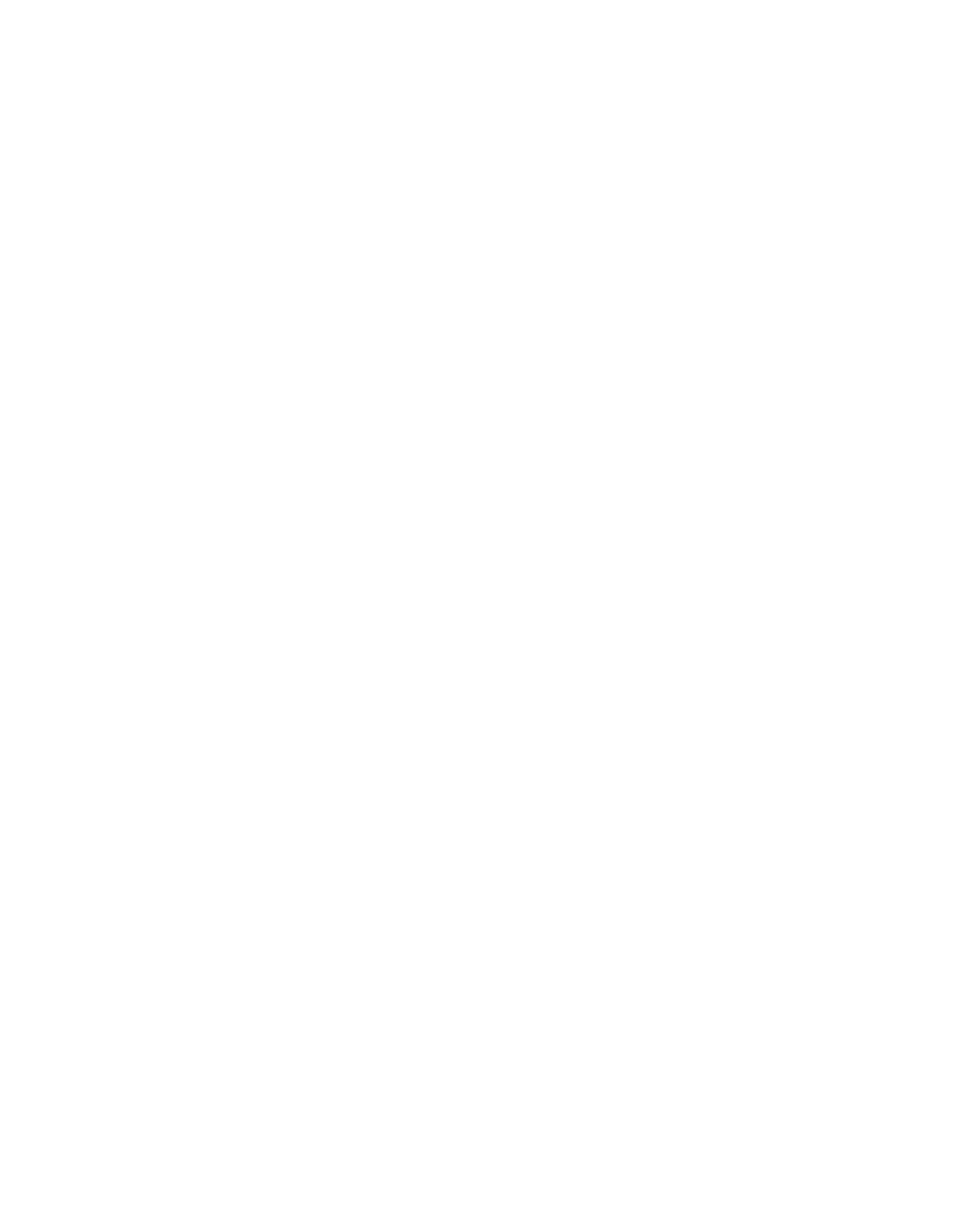### **HILL, Justice**.

[¶[1](#page-2-0)] Petitioner/Appellant,<sup>1</sup> David Floyd (Floyd), entered a plea of nolo contendere, as provided for in W.R.Cr.P. 11(a)  $(1)(A)$ , to a charge of escape from official detention in violation of Wyo. Stat. Ann. § 6-5-206(a)(i) (LexisNexis 2005). Judgment and sentence were entered on May 14, 2004. Floyd's plea agreement provided that he could appeal this conviction "solely on the grounds of ineffective assistance of counsel." We will conclude that Floyd did not meet his burden of establishing a claim of ineffective assistance of counsel or that he suffered prejudice as a result of ineffective assistance of counsel. Hence, we affirm.

### **ISSUES**

[¶2] Floyd raises these issues:

I. Whether [Floyd] was denied his constitutional right to a fair trial due to ineffective assistance of counsel.

II. Whether [Floyd's] guilty pleas were involuntary due to ineffective assistance of counsel.

Respondent/Appellee, the State of Wyoming, rephrases those issues thus:

I. Is [Floyd's] conditional [nolo contendere] plea properly before this Court pursuant to W.R.Cr.P. 11(a)(2), and if the Court considers [Floyd's] claim, was he denied his constitutional right to a fair trial due to ineffective assistance of his original trial counsel?

II. Were [Floyd's] pleas given voluntarily?

# **FACTS AND PROCEEDINGS**

[¶3] While a resident of Frontier Correctional Services (FCS), an adult correctional facility in Laramie County, Floyd returned to the facility late from work release. Floyd failed a breath test for alcohol and when he was asked to give a urine sample, he became upset and left the facility. Floyd was apprehended two days later in Washington State, after being involved in a high-speed chase with a Washington state trooper. When apprehended, Floyd was driving a car that had been reported stolen from a Cheyenne convenience store.

<span id="page-2-0"></span> $<sup>1</sup>$  Floyd's notice of appeal was not timely filed. As a result, this Court dismissed his appeal but converted</sup> the untimely notices of appeal to petitions for writ of review.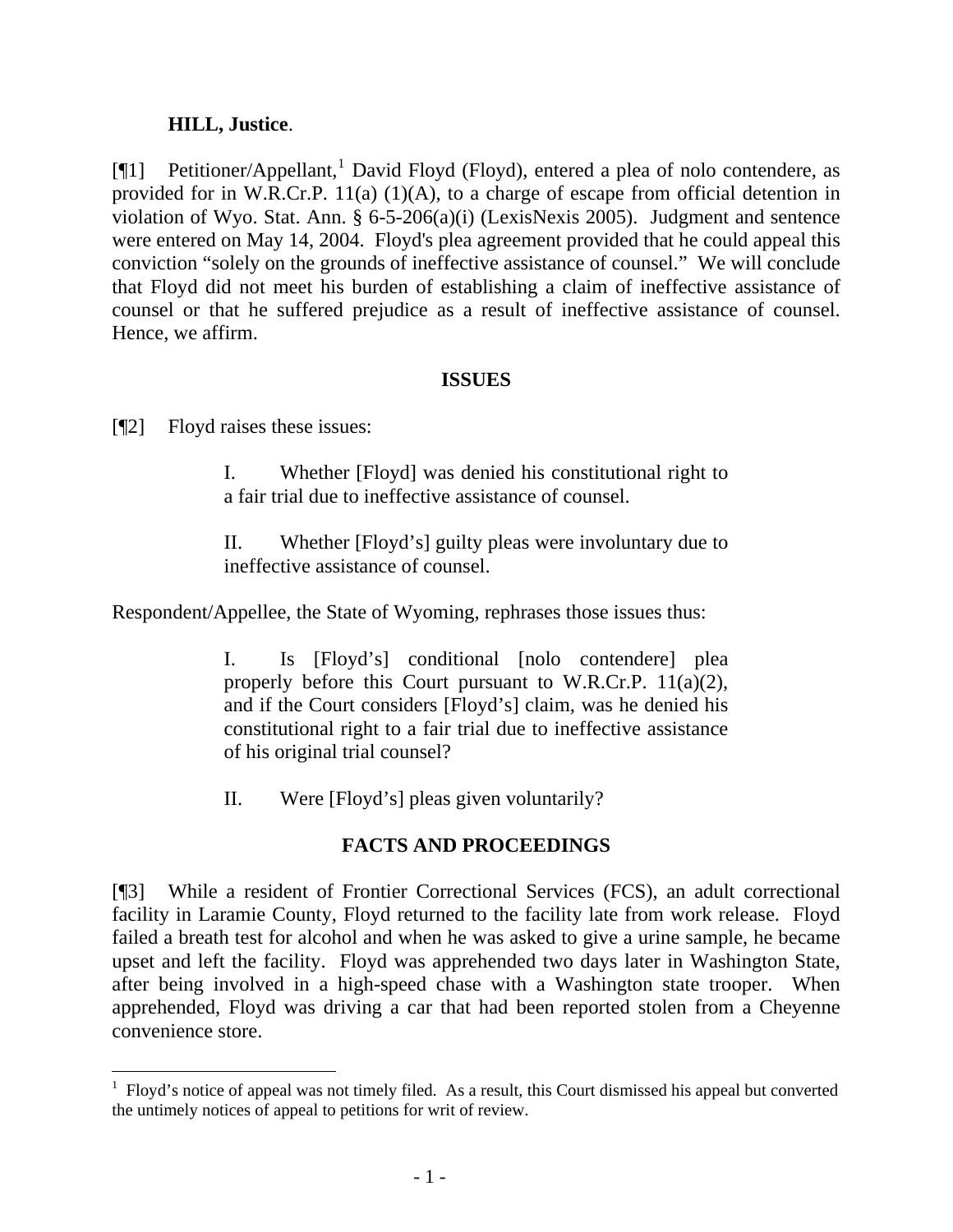[ $\llbracket 4$ ] Floyd was charged with felony larceny and escape from official detention.<sup>[2](#page-3-0)</sup> He was assigned an attorney from the Wyoming Public Defender's Office. He was arraigned on October 20, 2003, and scheduled for trial on January 20, 2004.

[¶5] On January 6, 2004, an order was entered setting Floyd's cases for re-arraignment on January 26, presumably anticipating a change of plea pursuant to a plea agreement. On January 20, Floyd sent a letter to the court stating that he did not intend to change his plea. On January 23, the court entered an order setting his case for trial on February 17, 2004.

[¶6] On January 30, 2004, Floyd asked for a new attorney. A second attorney from the Wyoming Public Defender's Office was assigned to him on February 3. On February 11, Floyd's new attorney filed a motion for a continuance. That motion was denied. On February 12, the district court held a motion hearing at which his attorney indicated that Floyd did not want to accept a plea agreement and asked the court to reconsider his motion for a continuance. The court again denied the motion. On February 13, Floyd appeared in the district court for a change of plea proceeding in which he entered pleas of guilty to the larceny charge and nolo contendere to the escape charge. With respect to the escape charge, Floyd's plea was conditioned on the agreement "that he may appeal this charge solely on the grounds of ineffective assistance of counsel. All other issues of appeal which may be waived are so waived." The pleas were made in accordance with the plea agreement.

[¶7] Floyd was sentenced to serve not less than 42 months, nor more than 60 months in the Wyoming State Penitentiary on the larceny charge. He was sentenced to serve not less than 36 months, nor more than 60 months on the escape charge, consecutive to the larceny sentence. However, that sentence was suspended with Floyd serving 4 years on probation consecutive to the larceny sentence instead.

[¶8] The district court filed its Judgment and Sentence in both cases on May 14, 2004. Floyd filed a pro se Notice of Appeal on June 17, and his counsel filed a Motion for Leave to File Late Notice of Appeal and Notice of Appeal on July 9. The district court granted Floyd's request to file his late notice of appeal and his case made its way to this Court.

[¶9] This Court initially dismissed Floyd's appeals, but after considering a petition for reinstatement, converted the appeals to writs of review. Floyd became dissatisfied with

<span id="page-3-0"></span> $2^2$  Floyd entered a guilty plea to the larceny charge, but he did not pursue his appeal from that conviction in this matter. Although this case was assigned two docket numbers, we do not consider any issues that directly relate to Case No. 04-169.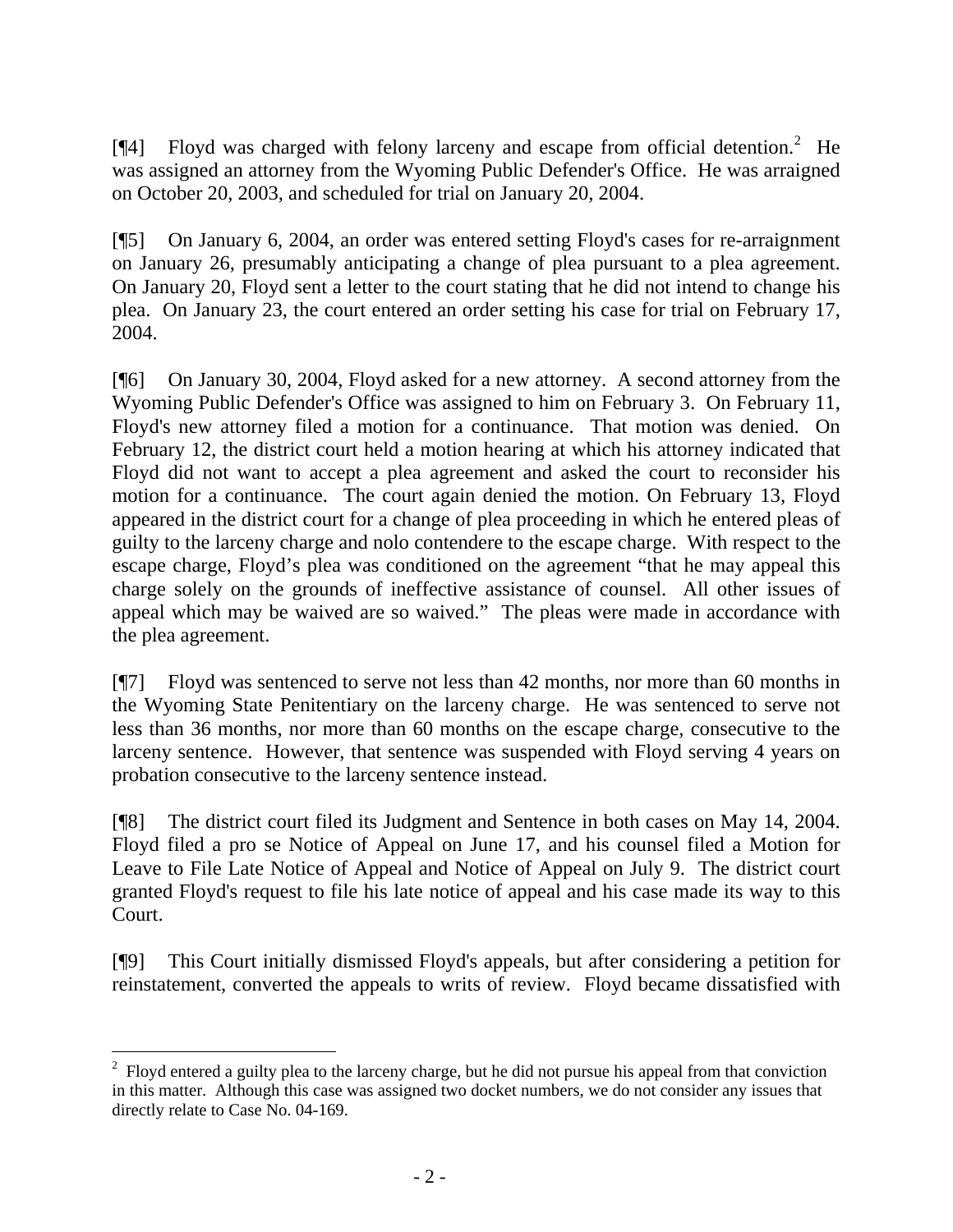his appellate counsel and, eventually, new appellate counsel was assigned. We now consider the merits of his claim that he was denied the effective assistance of counsel.

### **PREFATORY MATTER**

[¶10] The State asserts that we should not consider Floyd's contention that his counsel was ineffective because that issue was not preserved as required by W.R.Cr.P. 11(a)(2). That subsection provides:

> (2) Conditional Pleas. With the approval of the court and the consent of the attorney for the state, a defendant may enter a conditional plea of guilty or nolo contendere, reserving in writing the right, on appeal from the judgment, to seek review of the adverse determination of any specified pretrial motion. A defendant who prevails on appeal shall be allowed to withdraw the plea.

[¶11] The State contends that Floyd filed no "pretrial motion" that received an "adverse determination" from the district court. We conclude that Rule  $11(a)(2)$  has no application here and that Floyd did not waive his right to challenge whether his trial counsel was ineffective with respect to the voluntariness of his plea of nolo contendere to the escape charge (an arguably non-jurisdictional defect). *Kitzke v. State*, 2002 WY 147, ¶ 9, 55 P.3d 696, 699 (Wyo. 2002).

#### **STANDARD OF REVIEW**

[¶12] In *Leyva v. State*, 2005 WY 22, ¶ 19, 106 P.3d 873, 878 (Wyo. 2005), we set out this summary of the applicable standards to be applied:

> In reviewing claims of ineffective assistance of counsel, our paramount consideration is whether, in light of all the circumstances, trial counsels' acts or omissions were outside the wide range of professionally competent assistance. *Gleason v. State*, 2002 WY 161, ¶ 44, 57 P.3d 332, ¶ 44 (Wyo. 2002). An appellant claiming ineffective assistance of counsel must demonstrate on the record that counsel's performance was deficient. *Id*. (*citing Strickland v. Washington*, 466 U.S. 668, 104 S.Ct. 2052, 80 L.Ed.2d 674 (1984)). Ordinarily, he must also demonstrate that prejudice resulted. Under this test, the inquiry is whether or not counsel rendered the assistance a reasonably competent attorney would have offered and, if not, whether his failure to do so prejudiced the defense of the case. *Id*. …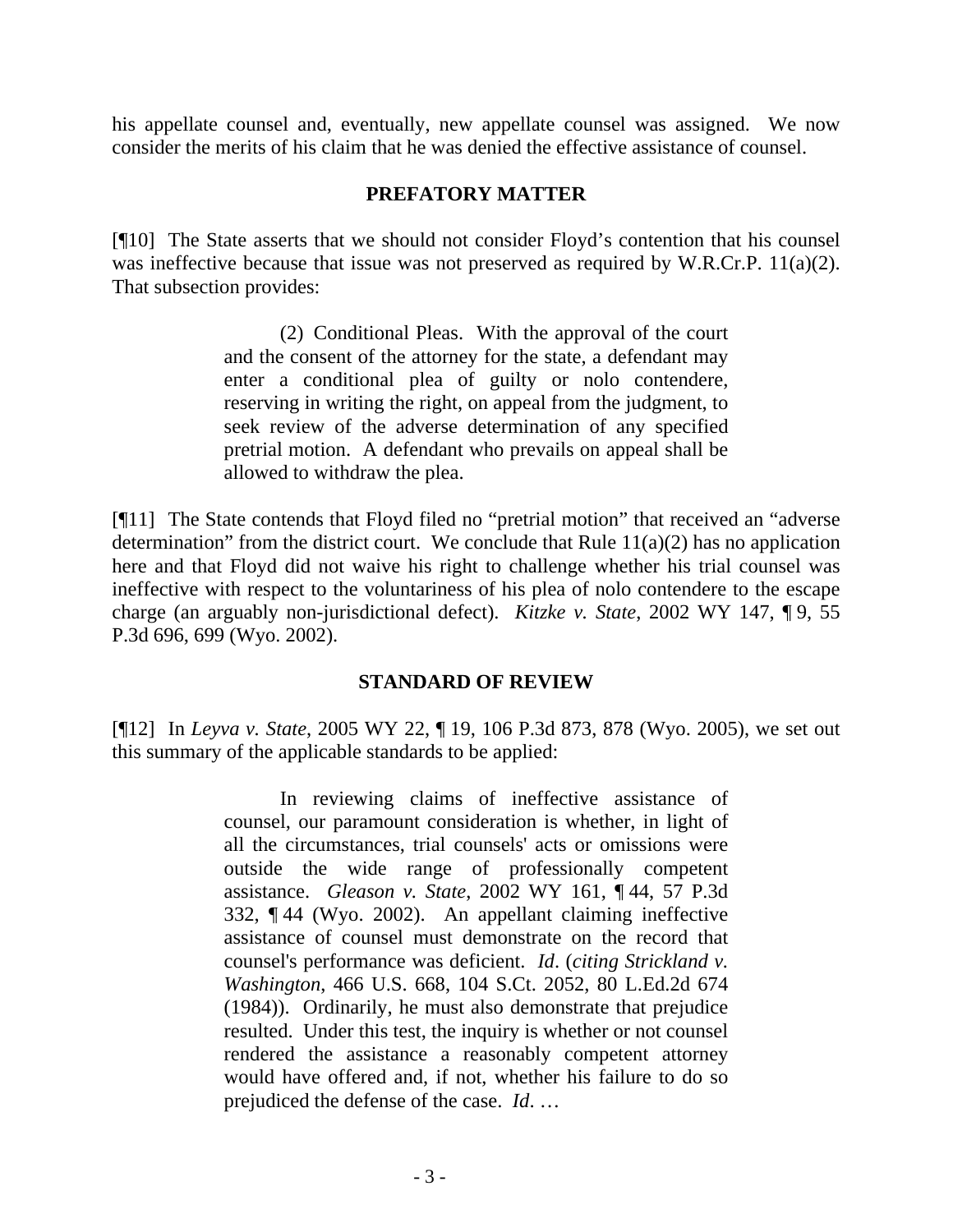We examine the conduct of defense counsel in light of all the circumstances in determining whether the identified acts or omissions fall outside the ambit of professionally competent assistance, bearing in mind the function of counsel is to make the adversarial testing process work in every case. *Dickeson v. State*, 843 P.2d 606, 609 (Wyo. 1992). The benchmark for judging any claim of ineffectiveness must be whether counsel's conduct so undermined the proper functioning of the adversarial process that the trial cannot be relied upon as having produced a just result. *Gleason*, 2002 WY 161, 57 P.3d 332. We do not evaluate the efforts of counsel from a perspective of hindsight but endeavor to reconstruct the circumstances surrounding the challenged conduct and evaluate the professional efforts from the perspective of counsel at the time. *Dickeson*, 843 P.2d at 609. We invoke a strong presumption that counsel rendered adequate and reasonable assistance making all decisions within the bounds of reasonable professional judgment. *Id*. The burden is on the defendant to overcome this presumption that, in light of the circumstances, the challenged action or failure of the attorney might be considered sound trial strategy. *Id*.

Also see *CLC v. State*, 2004 WY 2, ¶ 11, 82 P.3d 1235, 1238-39 (Wyo. 2004).

[¶13] Moreover, we have trod almost exactly this same ground before:

With regard to claims of ineffective assistance of counsel occurring prior to the defendant's guilty plea, the only ineffective assistance of counsel claims that survive [a defendant's] guilty pleas are claims directly related to the voluntariness of the pleas entered:

[W]here a defendant has entered a guilty plea, he may challenge his subsequent conviction on appeal only with respect to matters which affect the voluntariness of his plea or the subject-matter jurisdiction of the trial court. *Zanetti v. State*, 783 P.2d 134, 137-38 (Wyo. 1989). When a guilty plea has been entered upon the advice of counsel, the voluntariness of that plea may depend on the extent to which that advice comports with the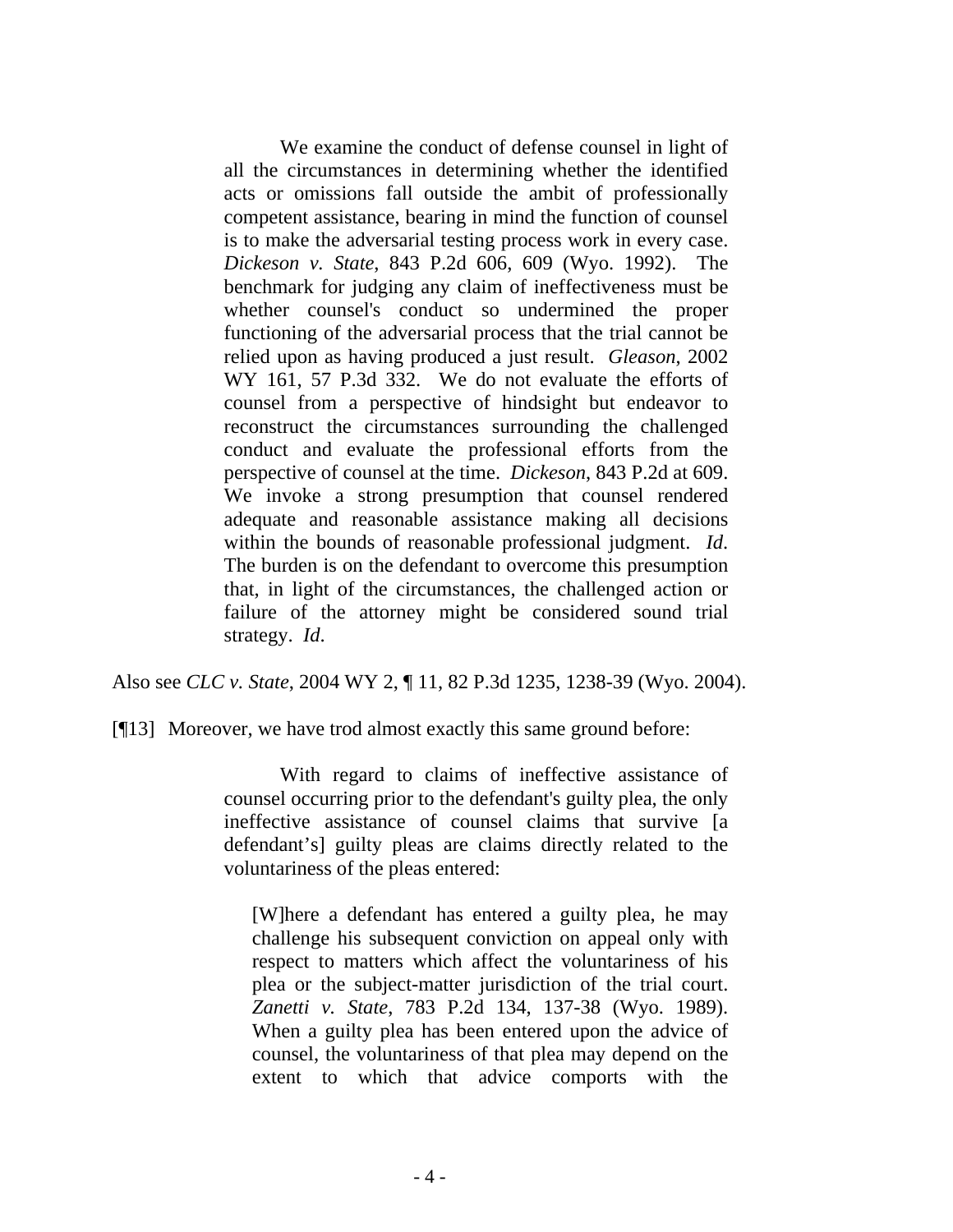constitutional guarantee to the effective assistance of counsel.

*Lower v. State*, 786 P.2d 346, 348-49 (Wyo. 1990) [FN 7]. *See generally Wilson v. State*, 2003 WY 59, 68 P.3d 1181 (Wyo.2003).

 In order to prevail on any claim of ineffective assistance of counsel, a defendant bears the burden to establish both that counsel's performance was deficient and that the deficient performance produced actual prejudice. *Daniel v. State*, 2003 WY 132, ¶ 36, 78 P.3d 205, ¶ 36 (Wyo. 2003); *see also Strickland v. Washington*, 466 U.S. 668, 687, 104 S.Ct. 2052, 2064, 80 L.Ed.2d 674 (1984). The United States Supreme Court has accepted that the performance of defense counsel can be evaluated in broad terms:

 The principal value of counsel to the accused in a criminal prosecution often does not lie in counsel's ability to recite a list of possible defenses in the abstract, nor in his ability, if time permitted, to amass a large quantum of factual data and inform the defendant of it. Counsel's concern is the faithful representation of the interest of his client, and such representation frequently involves highly practical considerations as well as specialized knowledge of the law. Often the interests of the accused are not advanced by challenges that would only delay the inevitable date of prosecution, *see Brady v. United States*, supra, 397 U.S. [742] at 751-752, 90 S.Ct. [1463] at 1470- 1471 [25 L.Ed.2d 747 (1970)], or by contesting all guilt, *see Santobello v. New York*, 404 U.S. 257, 92 S.Ct. 495, 30 L.Ed.2d 427 (1971). A prospect of plea bargaining, the expectation or hope of a lesser sentence, or the convincing nature of the evidence against the accused are considerations that might well suggest the advisability of a guilty plea without elaborate consideration of whether pleas in abatement, such as unconstitutional grand jury selection procedures, might be factually supported.

*Tollett v. Henderson*, 411 U.S. 258, 267-68, 93 S.Ct. 1602, 1608, 36 L.Ed.2d 235 (1973).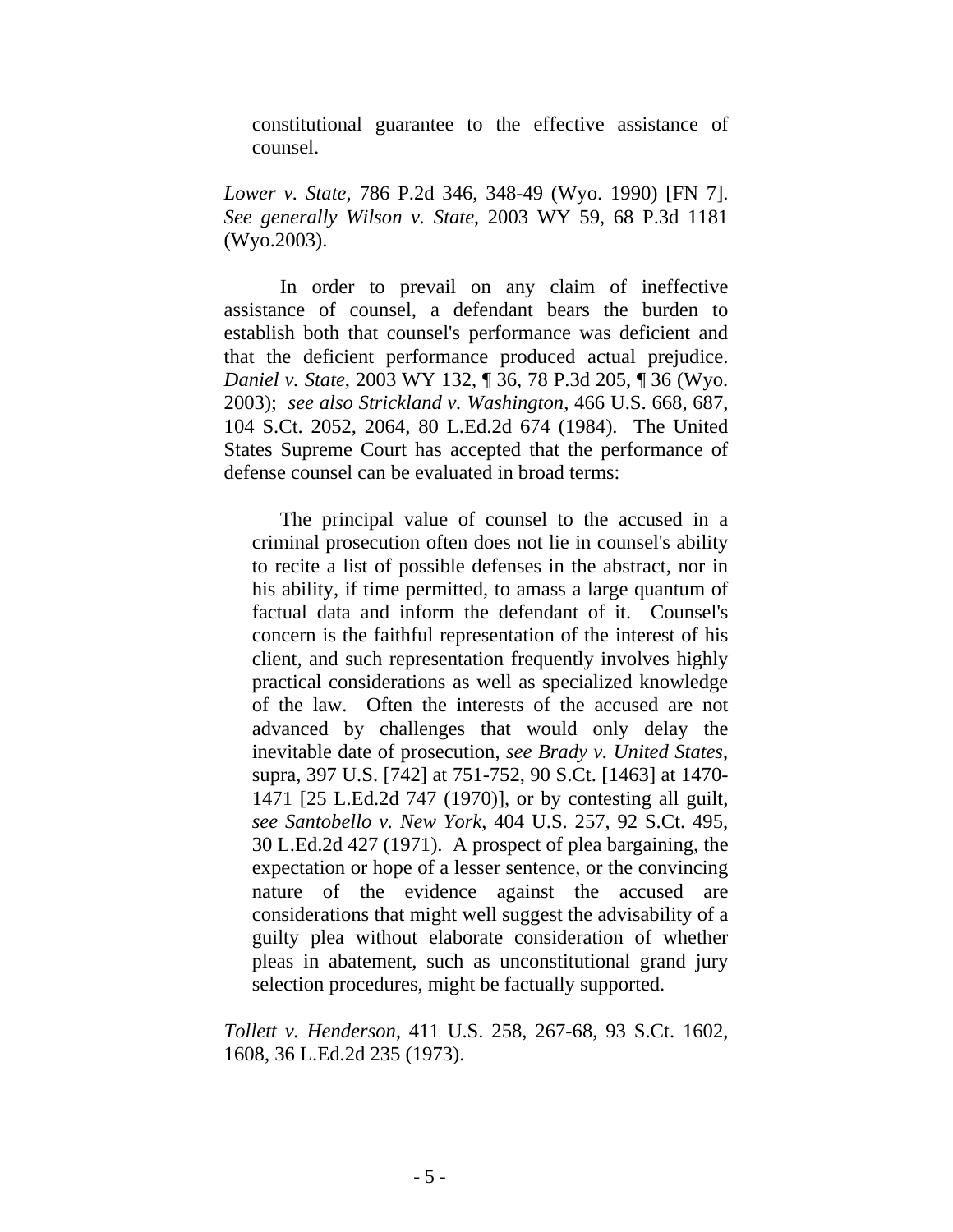To show prejudice, [a defendant] must demonstrate that there is a reasonable probability that, but for counsel's errors, he would not have pled guilty, would have insisted on going to trial, and the results of the trial would have been more advantageous than the results of the plea agreement. This Court has described the circumstances warranting allowing a criminal defendant to withdraw his guilty plea because of ineffective assistance of counsel at length:

 To warrant reversal on his claim of ineffective assistance of counsel, appellant must demonstrate some deficiency in the representation received from his attorney. Counsel must have failed, in light of all circumstances existing at the time of the challenged act or omission, to employ such judgment or to render such assistance as would have been offered by a reasonably competent attorney under like circumstances. In addition, appellant must demonstrate that counsel's deficiency prejudiced the defense of his case. He must demonstrate the existence of a reasonable probability that, absent that deficiency, the result of the proceedings would have been different. Counsel's ineffectiveness must be so serious as to undermine this court's confidence that the outcome was fair. *Laing v. State*, 746 P.2d 1247, 1248-49 (Wyo. 1987); *Gist v. State*, 737 P.2d 336, 342 (Wyo. 1987); *Frias v. State*, 722 P.2d 135, 145-47 (Wyo. 1986).

 When an attorney has allegedly misadvised his client with respect to the entry of a guilty plea, a determination must be made of whether the decision to plead and forego the defense of his case resulted in prejudice to the client. That determination involves two interrelated questions: whether, in the absence of counsel's error, the recommendation of a reasonably competent attorney concerning the plea would differ from that given; and whether, absent the error, the outcome of a trial would have been more advantageous to the client than the result of his plea. *Hill* [*v. Lockhart*], 474 U.S. [52] at 59-60, 106 S.Ct. [366] at 370-71 [1985][88 L.Ed.2d 203]. The defendant may also establish the necessary prejudice by proof of circumstances indicating that, in deciding whether or not to plead guilty, he placed special emphasis on the challenged aspect of his attorney's advice. He must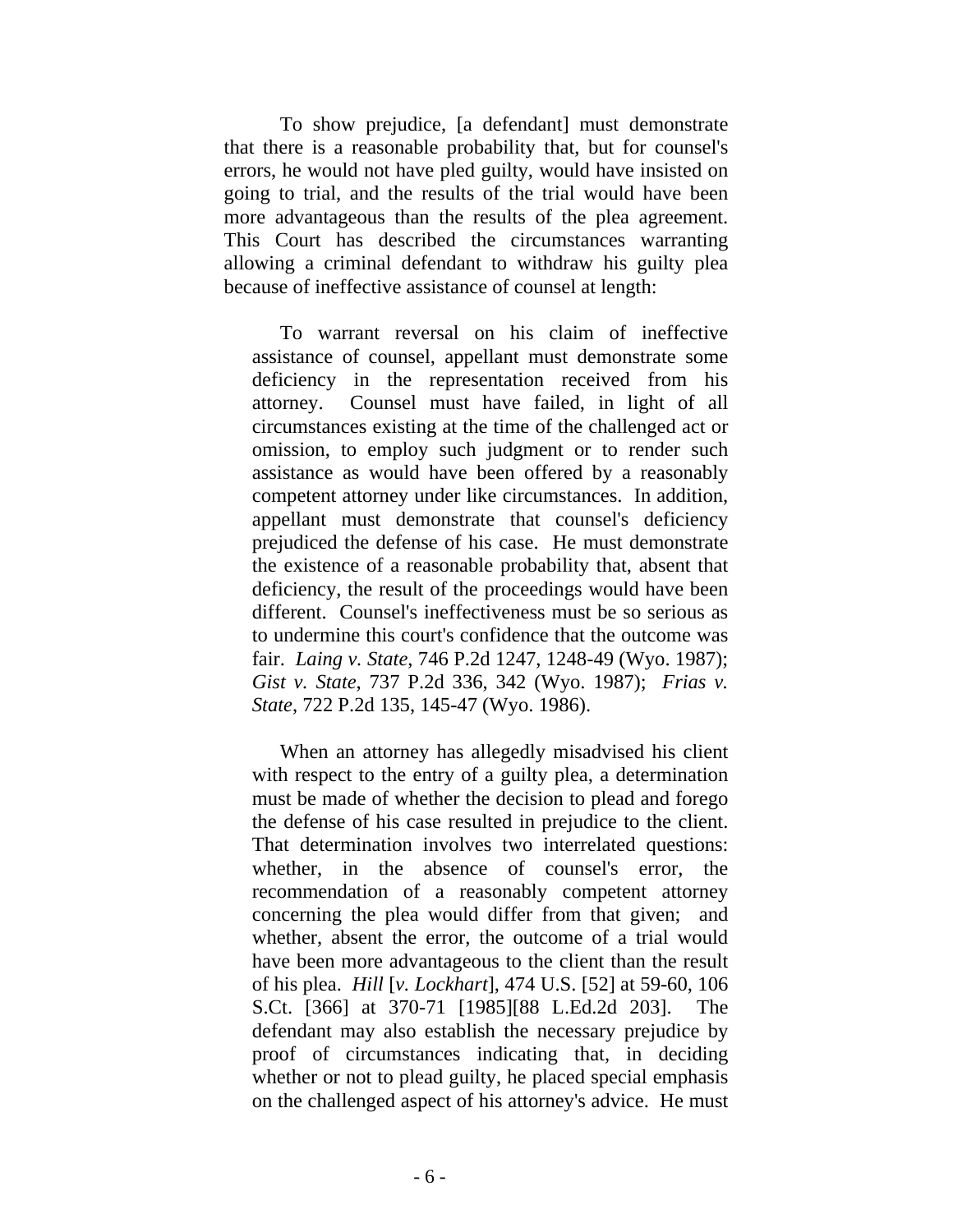suggest to the reviewing court a plausible reason why, had his representation been as he claims it should have been, he would have chosen to forsake the benefits of his plea agreement for the risks of trial.

*Lower*, 786 P.2d at 349-50.

 The *Lower* court specifically held that one of the elements of prejudice is "whether, absent the error, the outcome of a trial would have been more advantageous to the client than the result of his plea." *Id*. The *Lower* court cited to *Hill v. Lockhart*, 474 U.S. 52, 106 S.Ct. 366, 88 L.Ed.2d 203 (1985), in support of this contention. We recognize that this Court held in *Brock v. State*, 981 P.2d 465 (Wyo.1999) that, under certain circumstances, "the defendant is not required to demonstrate a probability that the result of the trial would be different, but instead must only demonstrate that there is a reasonable probability that he would not have entered the plea except for the presence of the errors made by counsel." *Id*. at 469. The *Brock* Court also cited to *Hill* to support its holding.

 The *Hill* Court determined that a prejudice analysis was required in the context of withdrawing a guilty plea. Pursuant to *Hill*:

The second, or "prejudice," requirement, on the other hand, focuses on whether counsel's constitutionally ineffective performance affected the outcome of the plea process. In other words, in order to satisfy the "prejudice" requirement, the defendant must show that there is a reasonable probability that, but for counsel's errors, he would not have pleaded guilty and would have insisted on going to trial.

 In many guilty plea cases, the "prejudice" inquiry will closely resemble the inquiry engaged in by courts reviewing ineffective-assistance challenges to convictions obtained through a trial. For example, where the alleged error of counsel is a failure to investigate or discover potentially exculpatory evidence, the determination whether the error "prejudiced" the defendant by causing him to plead guilty rather than go to trial will depend on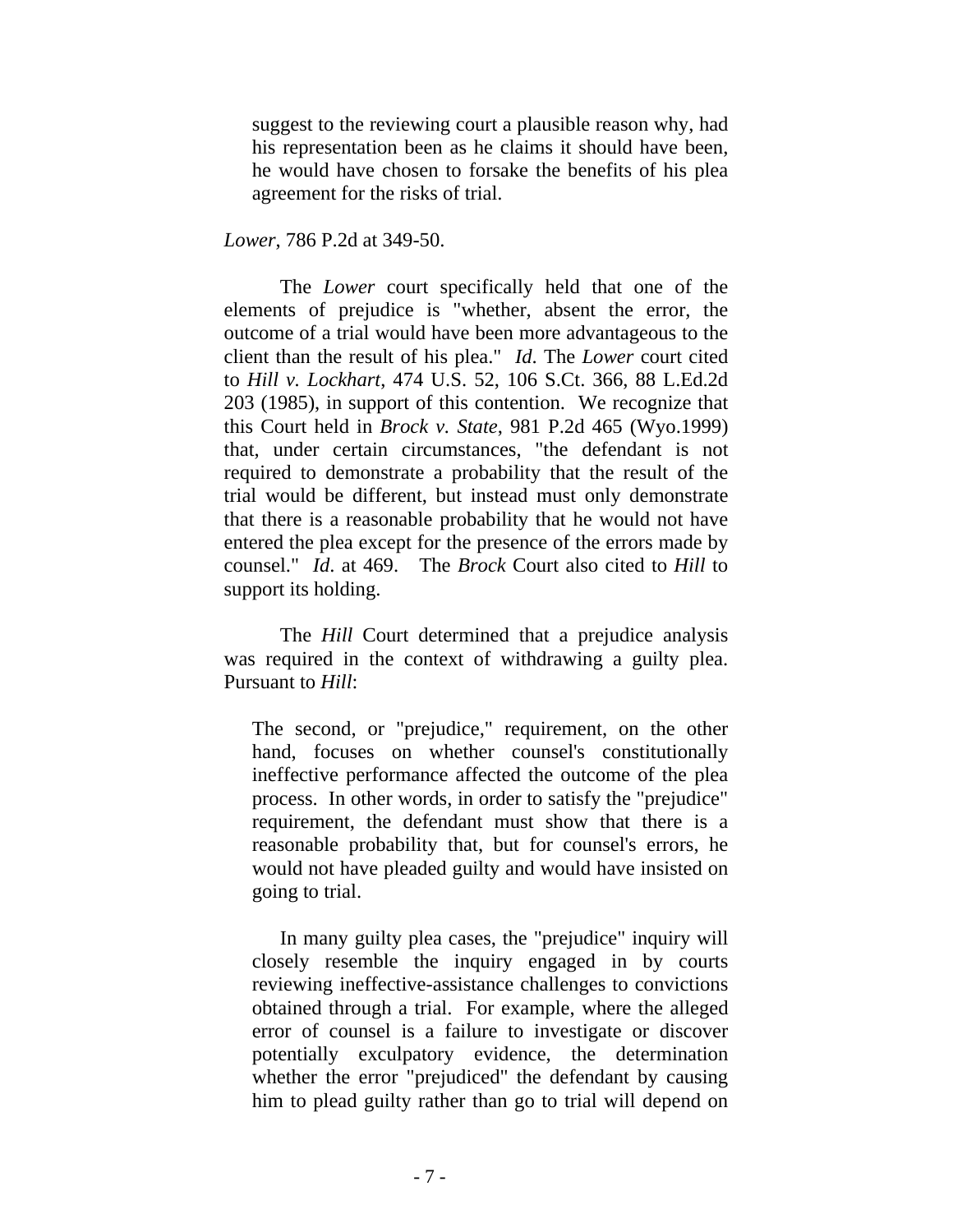the likelihood that discovery of the evidence would have led counsel to change his recommendation as to the plea. This assessment, in turn, will depend in large part on a prediction whether the evidence likely would have changed the outcome of a trial. Similarly, where the alleged error of counsel is a failure to advise the defendant of a potential affirmative defense to the crime charged, the resolution of the "prejudice" inquiry will depend largely on whether the affirmative defense likely would have succeeded at trial. See, *e.g., Evans v. Meyer*, 742 F.2d 371, 375 (C.A.7 1984) ("It is inconceivable to us ... that [the defendant] would have gone to trial on a defense of intoxication, or that if he had done so he either would have been acquitted or, if convicted, would nevertheless have been given a shorter sentence than he actually received"). As we explained in *Strickland v. Washington, supra*, these predictions of the outcome at a possible trial, where necessary, should be made objectively, without regard for the "idiosyncrasies of the particular decision maker." *Id*., 466 U.S. at 695, 104 S.Ct. at 2068.

*Hill*, 474 U.S. at 59-60, 106 S.Ct. at 370-71 (footnote omitted). Reading the entire passage, it is clear that the *Hill* Court was not lessening the prejudice requirements of *Strickland*, but rather simply suggesting ways the *Strickland* standard might apply to guilty plea situations. If a defendant refuses to plead guilty, he ultimately must face trial. Thus, an objective showing of a reasonable probability that, but for the errors made by counsel, a defendant would not have accepted a plea bargain, ultimately rests on whether there is an objectively reasonable probability that the outcome at trial would have been more advantageous to the defendant. Thus, in reality, *Brock* requires the same analysis as *Lower*. As *Hill* states, "the defendant must show that there is a reasonable probability that, but for counsel's errors, he would not have pleaded guilty and would have insisted on going to trial." *Id*. at 59, 106 S.Ct. at 370.

 If we conclude that a defendant fails to satisfy the prejudice prong, we need not address the performance of counsel prong: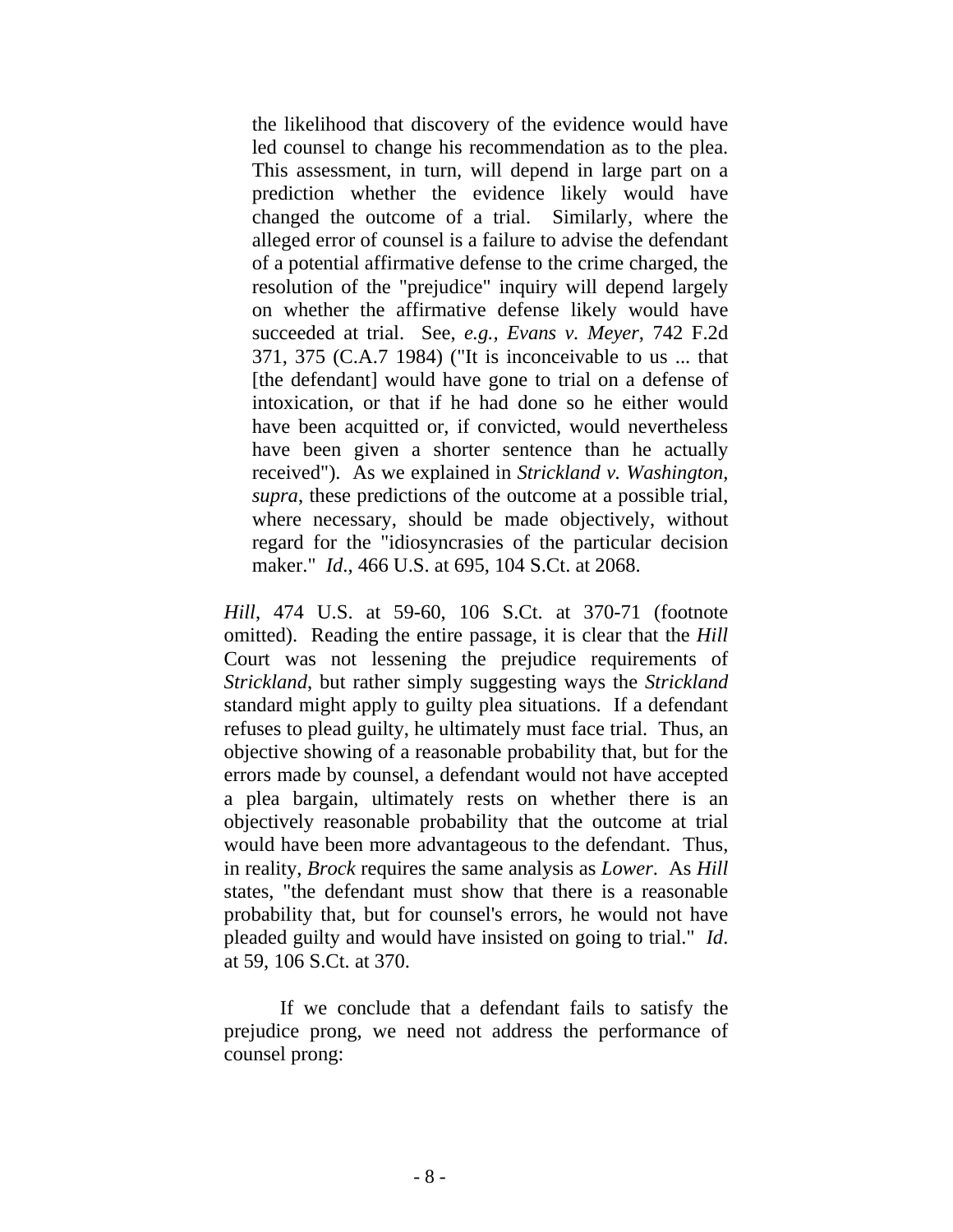Although we have discussed the performance component of an ineffectiveness claim prior to the prejudice component, there is no reason for a court deciding an ineffective assistance claim to approach the inquiry in the same order or even to address both components of the inquiry if the defendant makes an insufficient showing on one. In particular, a court need not determine whether counsel's performance was deficient before examining the prejudice suffered by the defendant as a result of the alleged deficiencies. The object of an ineffectiveness claim is not to grade counsel's performance. If it is easier to dispose of an ineffectiveness claim on the ground of lack of sufficient prejudice, which we expect will often be so, that course should be followed. Courts should strive to ensure that ineffectiveness claims not become so burdensome to defense counsel that the entire criminal justice system suffers as a result.

*Strickland*, 466 U.S. at 697, 104 S.Ct. at 2069. This Court, on prior occasions, has determined a claim of ineffective assistance of counsel based upon only the prejudice prong. For example, in *Olsen v. State*, 2003 WY 46, 67 P.3d 536 (Wyo.2003), we assumed that Olsen's counsel rendered deficient legal assistance but reasoned:

Despite the lack of record, we do not find that the assumption that counsel's performance was deficient leads to the conclusion that the defense was prejudiced. To show that deficient performance prejudiced his defense, the defendant must demonstrate that, when the totality of the circumstances is considered, there is a reasonable probability that, but for counsel's deficient performance, the result of the proceeding would have been different. A reasonable probability is a probability sufficient to undermine confidence in the outcome of the trial.

*Id.* at **[81.**]

….

 The definitive problem with Rutti's ineffective assistance of counsel claims is that he has not presented any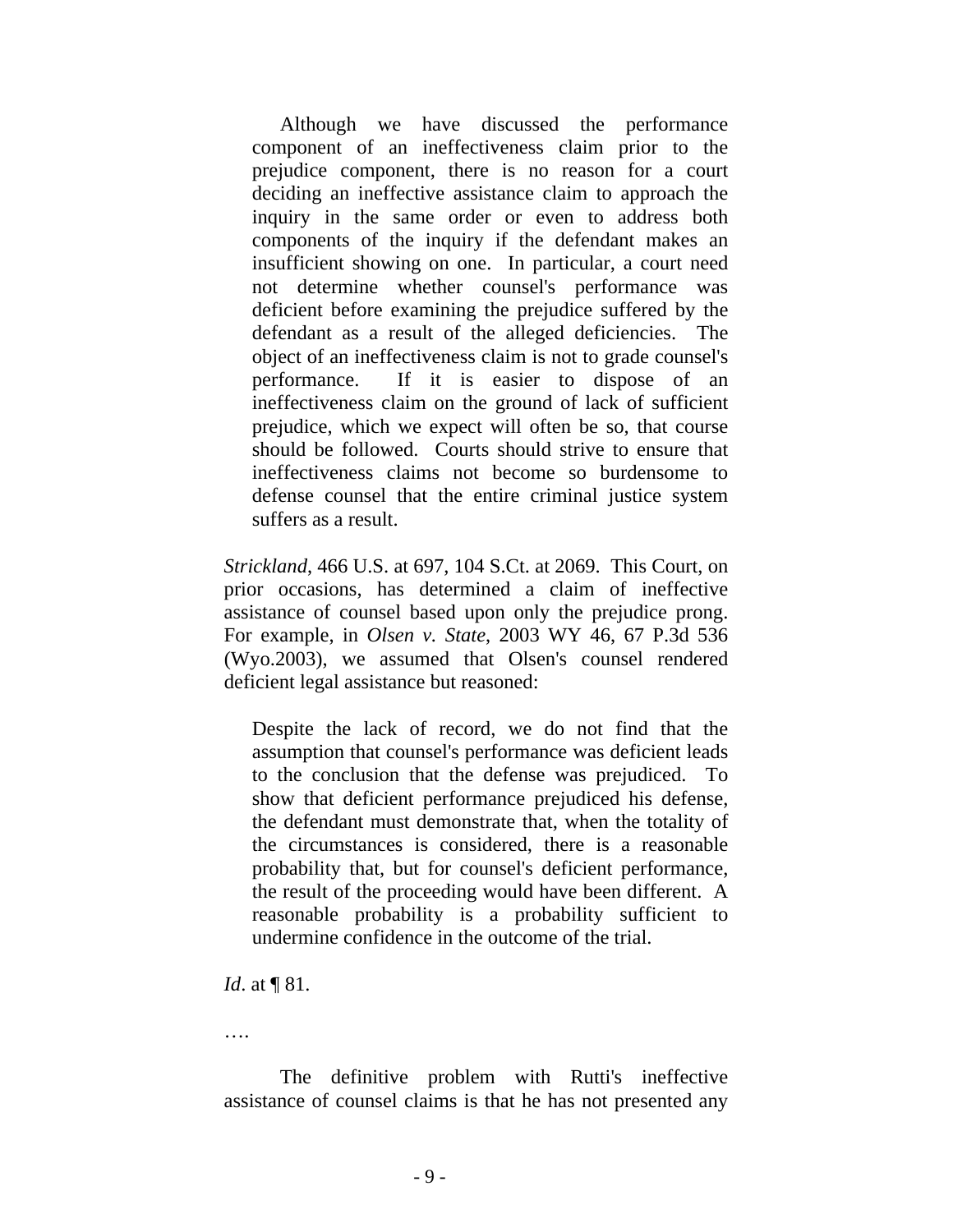objectively plausible argument supporting the prejudice prong. Rutti does not argue that "absent the error, the outcome of a trial would have been more advantageous to the client than the result of his plea." In his affidavit submitted to this Court in support of his motion for partial remand, Rutti does not even make a claim that he would not have accepted the plea agreement had his counsel's performance been different, let alone that the ultimate outcome of the proceedings would have been more favorable to him. While Rutti suggests errors, Rutti makes no allegation of specific prejudice in his affidavit. Even in his brief, Rutti only presents conclusory allegations of prejudice.

Because Rutti has failed to present to this Court serious and specific allegations supporting both prongs of the *Strickland* test for ineffectiveness, there is no support for a remand. The allegations Rutti has presented to this Court, even if true, simply do not support a claim of ineffective assistance of counsel. Further, because this case does not present even a close argument on whether a remand is required, we determine that it is not appropriate for this Court to use this appeal to analyze the remand procedure generally. Thus, we will not further address Issue V as presented by Rutti.

 (FN7.) To the extent Rutti requested this Court remand this case for an evidentiary hearing relating to his counsels' alleged deficiencies in not pursuing a possible motion to suppress his confession or pursuing Rutti's right to a speedy trial, such issues were waived by Rutti's guilty plea. "[A] counseled plea of guilty is an admission of factual guilt so reliable that, where voluntary and intelligent, it *quite validly* removes the issue of factual guilt from the case. In most cases, factual guilt is a sufficient basis for the State's imposition of punishment. A guilty plea, therefore, simply renders irrelevant those constitutional violations not logically inconsistent with the valid establishment of factual guilt and which do not stand in the way of conviction if factual guilt is validly established." *Menna v. New York*, 423 U.S. 61, 63 n.2, 96 S.Ct. 241, 242 n.2, 46 L.Ed.2d 195 (1975). *See generally Davila v. State*, 831 P.2d 204, 206 (Wyo.1992) (examples of non-jurisdictional defects waived by a guilty plea include use of inadmissible evidence (claim of unlawful